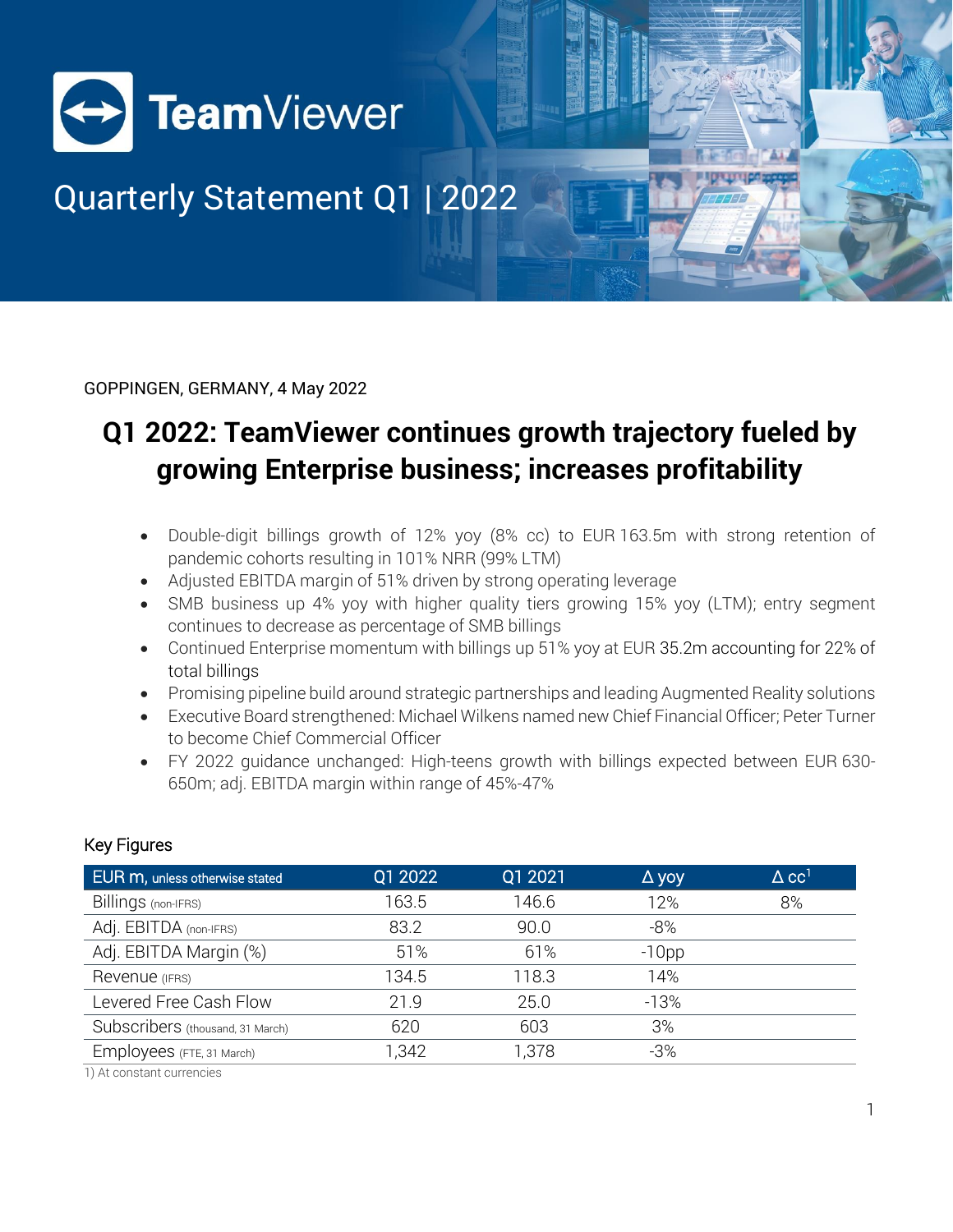

«We achieved double-digit growth on top of 2020's and 2021's strong first quarters, underlining the resilience of our business despite general macro-economic uncertainty and a more normalized working environment. Building on our extended solutions portfolio and leading AR technology, the Enterprise business is growing strongly with an ever-increasing contribution to our success. Our profound process know-how, relevant integrations and major partnerships with SAP, Google Cloud and Microsoft, will continue to attract corporates around the world and drive our fast-growing Enterprise business in the future. The continued decoupling of billings and subscriber growth additionally underlines the increasing maturity of our business which is shifting towards customers with higher contract values.»

Oliver Steil, TeamViewer CEO

 $\overline{\phantom{a}}$ 

«With our first quarter results we are setting a good base to build on. I am especially pleased that we have further improved on our outstanding profitability, while strategic investments in solutions and brand positioning are fully factored in. Comparing billings growth and profitability over the last two quarters clearly shows that we are fully on track with the implementation of our operational excellence measures initiated at the Capital Markets Day. As anticipated, our subscriber base remained broadly stable during the first quarter with subscriber growth expected to kick in after reactivating our free user monetization campaigns in the course of the year. That said, our strong Net Retention Rate underlines once again TeamViewer's ability to build and maintain long-lasting customer relationships.»

Stefan Gaiser, TeamViewer CFO

 $\overline{\phantom{a}}$ 

In the first quarter, billings were up 12% yoy (+8% cc) at EUR 163.5m (Q1 2021: EUR 146.6m). The adjusted EBITDA margin came in at 51%, up seven percentage points compared to Q4 2021 (44%), which is above expectations and a strong proof of TeamViewer's outstanding profitability. Total billings grew steadily as a result of continued strong growth in the Enterprise business as well as in higher value SMB tiers. Against the backdrop of the deliberate suspension of free-to-paid monetization campaigns, the subscriber base remained broadly stable at 620k (FY 2021: 627k). In addition, a stable Churn Rate of 14% (Q1 2021: 15%) as well as an improved Net Retention Rate of 101% (99% in Q1 2021) reflected overall customer satisfaction. On an LTM basis, the NRR stood at 99% (100% Q1 2021) with an upward trend particularly in the Enterprise segment with an NRR of >115% on LTM basis.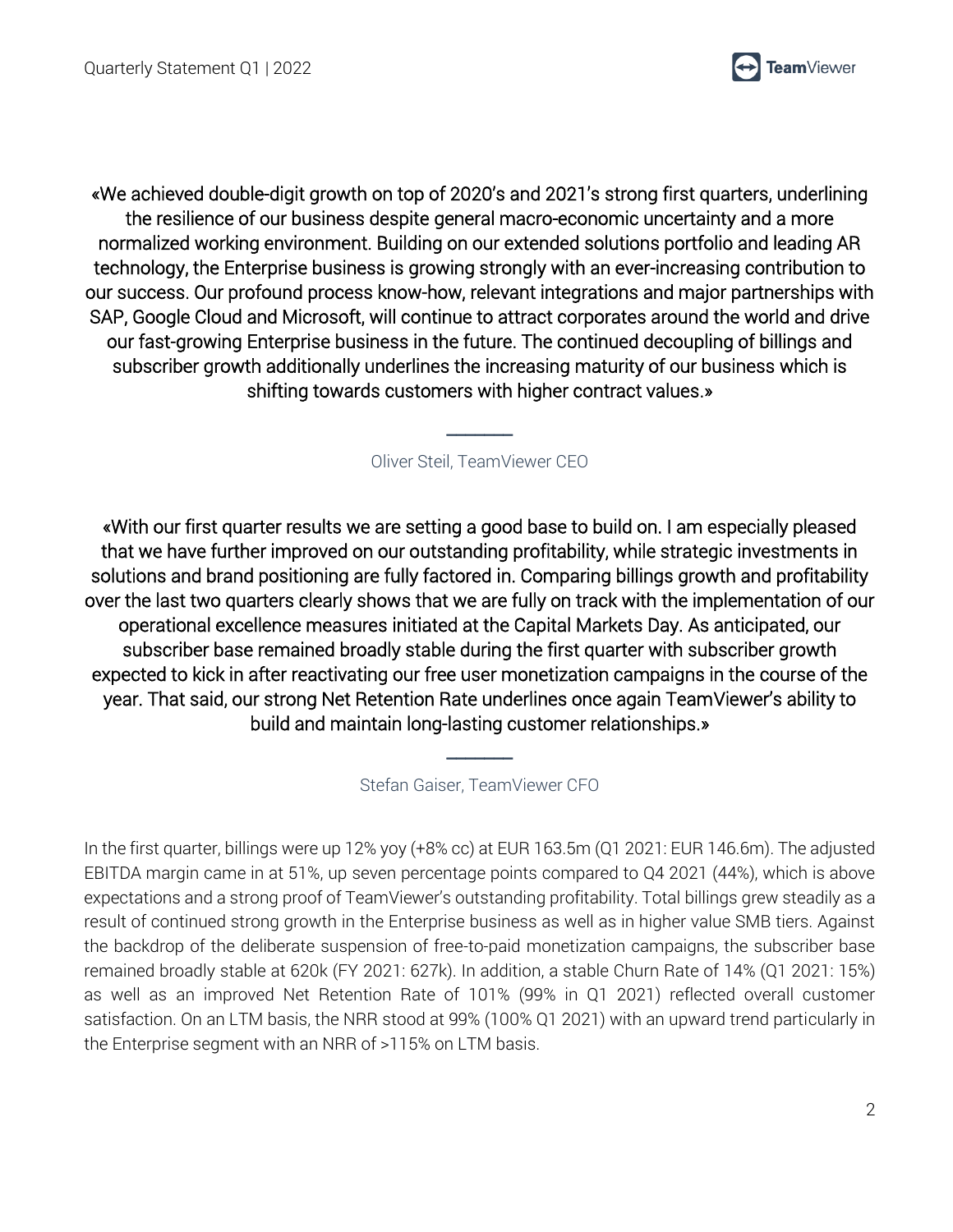

## SMB Highlights

Looking at the SMB business, billings in the higher quality tiers with ACVs above EUR 500 per year grew strongly at 15% yoy (LTM), leading to an increase of the ASP within the SMB business up 4% yoy to EUR 745. At the same time, SMB growth was impacted by significant upsell of existing SMB clients into Enterprise customers. As expected, the entry segment below EUR 500 contract value per year saw a lower intake of new subscribers. This leads back to the deliberate and temporary suspension of the monetization of free users, a decision TeamViewer took in Q3 2021 to further nurture its free user ecosystem, as well as continued competitive pressure. The reintroduction of free-to-paid monetization in the course of the year is expected to support SMB billings and subscriber growth, particularly in the entry segment. In parallel, the company continues its efforts to enhance user experience and to advance TeamViewer's attractiveness for SMB customers with an upcoming major release of its key connectivity product. Against this background, the total number of SMB subscribers decreased slightly by 7k, solely stemming from the entry segment. Based on all this, overall growth in the SMB segment amounts to 4% yoy at EUR 128.3m (Q1 2021: EUR 123.3m).

### Enterprise Highlights

In the Enterprise business, billings increased by 51% to EUR 35.2m (Q1 2021: EUR 23.2m), accounting for 22% of total billings. Growth was driven by the company's leading solutions offering and continued success in converting SMB customers into larger Enterprise accounts. In the first quarter, TeamViewer further improved its leading Enterprise Augmented Reality (AR) platform Frontline by developing a fully integrated Artificial Intelligence (AI) add-on to the product. "AiStudio" was launched recently and consists of a selflearning algorithm to easily train AI models for image and object recognition, thus enriching AR-based workflows with automated verification and adding immediate value for customers as human errors are reduced to almost zero. The continuous expansion of TeamViewer's AR offering underlines the company's strong position in the industrial Metaverse already today. At the beginning of the year, industry analyst firm ABI research recognized TeamViewer's Frontline platform as the number one European Enterprise AR offering.

In addition, TeamViewer continues its successful partnerships with industry frontrunners such as Microsoft, SAP and Google Cloud. The latest integration of TeamViewer's Enterprise Augmented Reality platform Frontline with the SAP® Extended Warehouse Management application further bolsters TeamViewer's footprint and improves access to Enterprise customers across the world. On the back of this, TeamViewer is seeing a good traction of a joint sales motion with SAP, resulting in a robust pipeline build. In combination with the enhanced product offering and continuous demand growth, TeamViewer was able to upsell existing accounts to larger ticket sizes, grow existing SMB customers into Enterprise accounts and add new customers, particularly for Operational Technology (OT). Against this background, Enterprise customers amounted to 2,873 (FY 2021: 2,712) and billings with more than 50k EUR ACV already account for more than half of overall billings in this segment.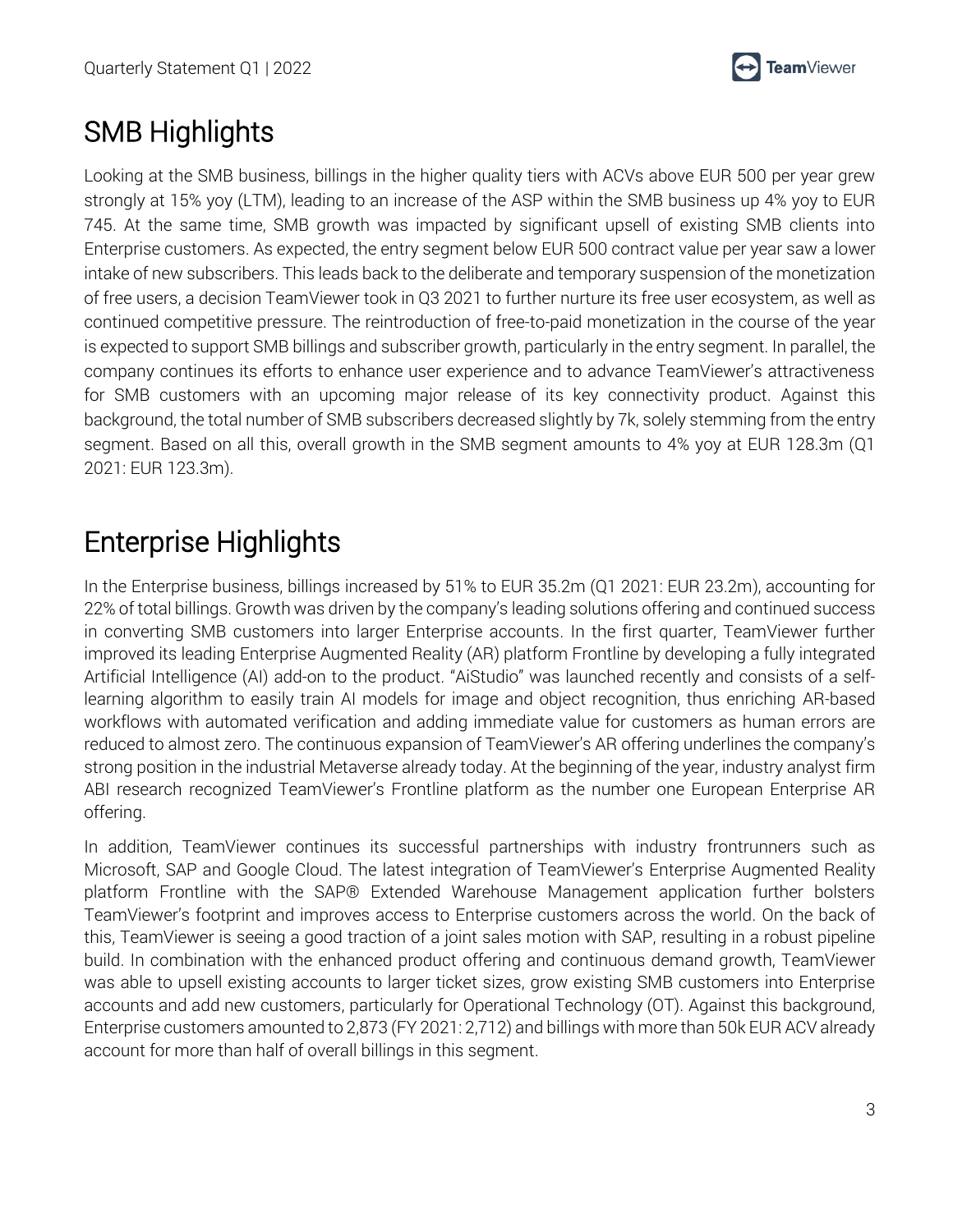

The increasing focus on Enterprise is being accompanied by a more seasonal business intake due to Enterprise budgeting and sales cycles that lean more towards the second half of the year. Therefore, a further acceleration of new business is expected during the second half of the year with a peak closer to year end.

### Business Highlights

In addition, TeamViewer remains attractive to its customers through continuously investing in industryleading security which was recently recognized by cyber security ratings platform BitSight. TeamViewer ranked number one remote connectivity provider worldwide and is among the top five percent of around 75,000 technology companies in BitSight's database.

Moreover, as announced last year, Chief Financial Officer Stefan Gaiser will leave the company in mutual consent upon expiry of his contract in August this year. After a thorough global search process, the company announced that Michael Wilkens, Senior Vice President Group Controlling of Deutsche Telekom AG, has been named Chief Financial Officer of TeamViewer AG, effective September 1, 2022. Stefan and Michael are already working closely together to ensure a smooth transition. In addition, TeamViewer's Executive Board will be strengthened by Peter Turner, formerly Chief Commercial Officer at Czech multinational and publicly listed cyber security software company Avast plc, who will join TeamViewer as Chief Commercial Officer starting mid-July 2022.

## Regional Highlights

All operating regions contributed to TeamViewer's double-digit billings growth of 12% yoy (+8% cc) to EUR 163.5m (Q1 2021: EUR 146.6m) in the first quarter. Billings in EMEA grew by 8% (7% cc) to EUR 93.8m (Q1 2021: EUR 86.7m). Moreover, the AMERICAS – TeamViewer's second largest regional market – posted the strongest increase in billings on a yoy basis, growing by 18% (10% cc) to EUR 53.1m (Q1 2021: EUR 44.9m). Furthermore, strong billings growth of 11% (9% cc) to EUR 16.6m yoy (Q1 2021: EUR 14.9m) was reported for the APAC region, confirming that TeamViewer is on the right track with its updated strategy for the region. In addition to Sojung Lee, who joined the company as the new President APAC in December, TeamViewer welcomed Helen Lee as new Country Manager and Head of Sales for South Korea. The recent opening of a regional headquarters in Singapore and the opening of a new office space in Adelaide further strengthen the company's footprint in the strategically important region.

## Financial Highlights

The company achieved an adjusted EBITDA margin of 51% (FY 2021: 47%) which is above expectations for this quarter and was driven by successful cost containment efforts that have been announced at last year's Capital Markets Day and are already fully implemented and effective. Thus, the current margin has increased by seven percentage points compared to Q4 2021 (44%). Year on year, adjusted EBITDA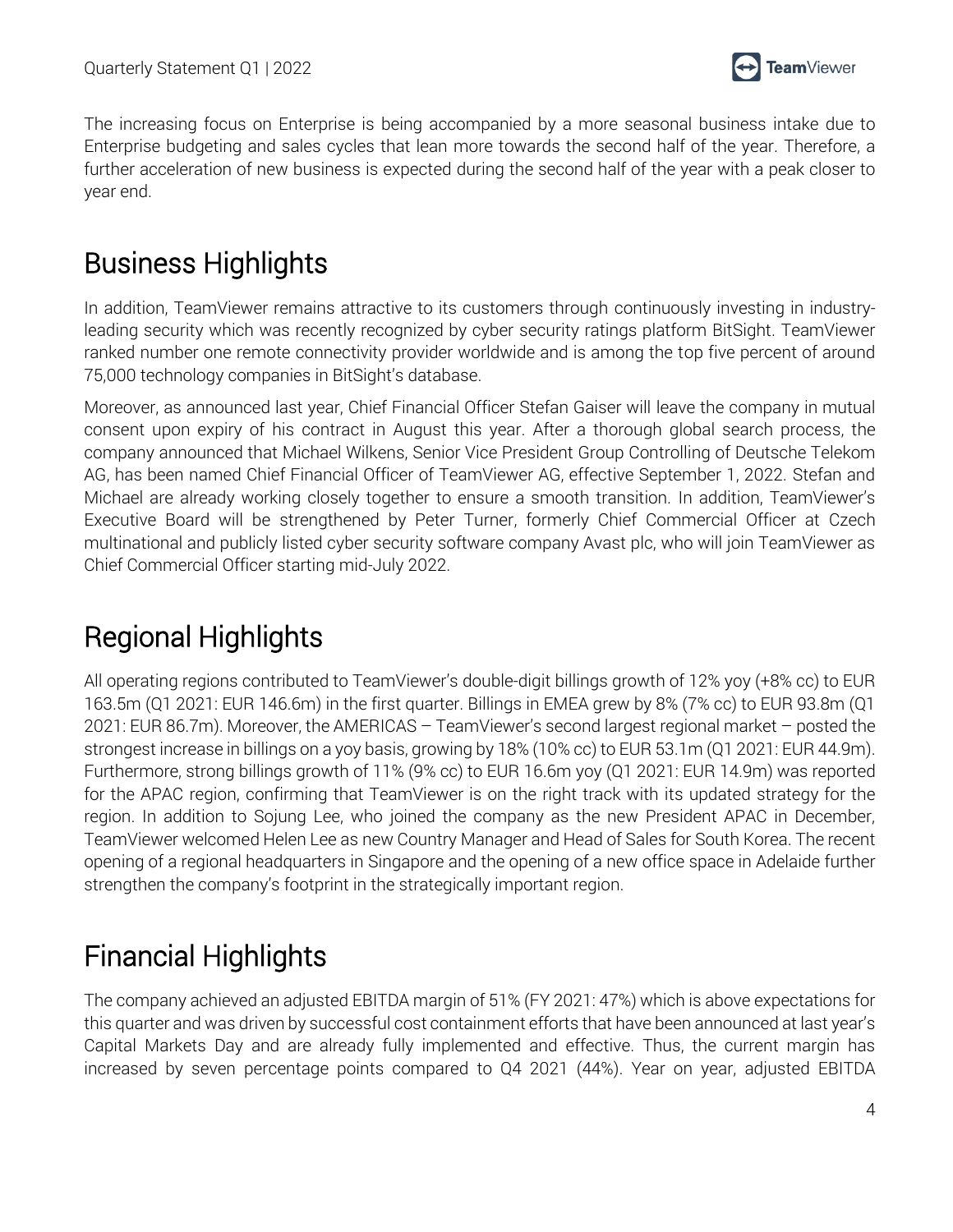

decreased by 8% to EUR 83.2m (Q1 2021: EUR 90.0m), mainly due to the full effect of the strategic marketing partnerships which were not included in Q1 2021.

With the transition to a pure subscription business model being completed, the company's IFRS revenues went up by 14% yoy to EUR 134.5m (Q1 2021: EUR 118.3m) while TeamViewer's IFRS operating profit decreased slightly by 2% to EUR 28.1m (Q1 2021: EUR 28.8m). Levered free cash flow decreased by 13% yoy to EUR 21.9m (Q1 2021: EUR 25.0m). Primary reasons for this development were planned advance payments for the marketing partnerships at the beginning of the year. Capital expenditures have continued to decline post the successful rollout of a new ERP system as well as the completed headquarters move in 2021 and are now at EUR 1.3m (Q1 2021: EUR 3.9m). Cash and cash equivalents at the end of the quarterly reporting period amounted to EUR 424.3m, which represents a slight decrease by 3% (Q1 2021: EUR 437.3m) also reflecting the share buyback program of the company. Finally, the net leverage ratio increased moderately to 1.8 times of adjusted EBITDA (Q1 2021: 1.6x).

TeamViewer's share buyback program, which the company announced with its full year results in February 2022, is well on track. As of 29 April 2022, 13.4m shares reflecting a value of EUR 185m have been bought back by the company which corresponds to 62% of the EUR 300m buyback program. As previously announced, the vast majority of the shares bought back by the company will be cancelled.

| EUR <sub>m</sub>           | Q1 2022 | Q1 2021 | $\Delta$ yoy | $\Delta$ yoy cc <sup>1</sup> |
|----------------------------|---------|---------|--------------|------------------------------|
| <b>Billings</b> (non-IFRS) | 163.5   | 146.6   | 12%          | 8%                           |
| <b>EMEA</b>                | 93.8    | 86.7    | 8%           | 7%                           |
| AMERICAS                   | 53.1    | 44.9    | 18%          | 10%                          |
| APAC                       | 16.6    | 14.9    | 11%          | 9%                           |
| Revenue (IFRS)             | 134.5   | 118.3   | 14%          |                              |
| <b>EMEA</b>                | 72.8    | 63.2    | 15%          |                              |
| <b>AMERICAS</b>            | 45.9    | 40.1    | 15%          |                              |
| <b>APAC</b>                | 15.8    | 15.0    | 5%           |                              |

#### Billings and Revenue per Region

1) At constant currencies

### Impact of War in Ukraine

TeamViewer is deeply concerned about the war in Ukraine. As a global company, TeamViewer upholds the universal values of freedom and democracy, and condemns any form of violence and aggression. In response to Russia's ongoing horrific attack and in addition to complying with international sanctions, the company stopped its business activities in Russia and Belarus. Consequently, TeamViewer expects a negative impact on billings of approximately one percent going forward.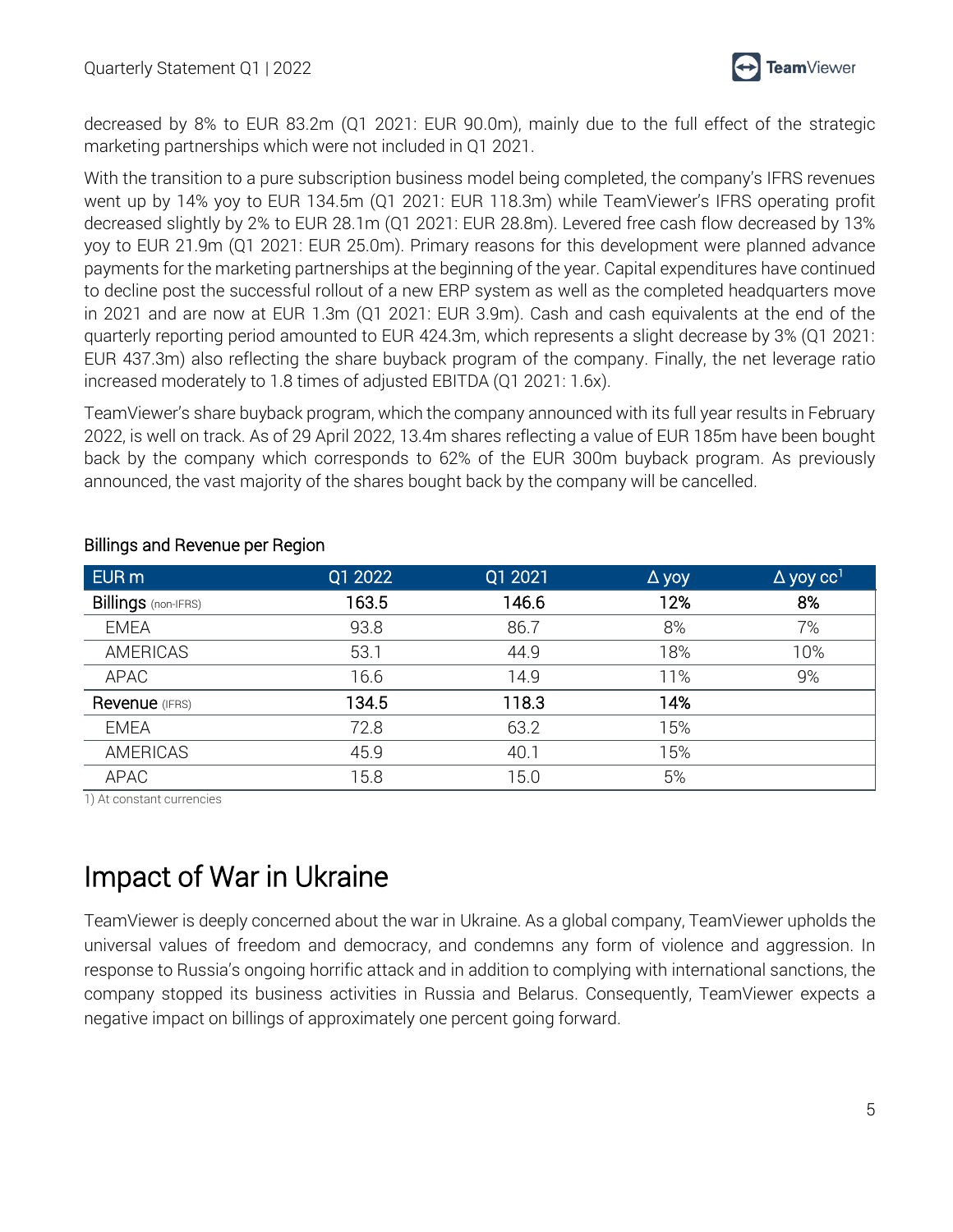

## **Outlook**

Despite this impact, TeamViewer confirms its full year guidance and continues to target high teens billings growth and to expect billings in a range of EUR 630-650m. Revenue is expected to increase in the midteens to EUR 565-580m. The adjusted EBITDA margin continues to be expected to lie between 45% and 47%. This guidance, however, is subject to the overall uncertainty and macro-economic situation which – depending on further developments – may impact demand growth for TeamViewer's solutions.

## Additional information

This Quarterly Statement and all information therein are unaudited.

### Webcast

Oliver Steil (CEO) and Stefan Gaiser (CFO) will speak at an analyst and investor conference call at 9:00 CEST on 4 May 2022 to discuss the results. The audio webcast can be followed via [https://www.webcast](https://eur04.safelinks.protection.outlook.com/?url=https%3A%2F%2Fwww.webcast-eqs.com%2Fteamviewer20220504&data=05%7C01%7Ctstaschik%40heringschuppener.com%7Cf7bbd88c338d49b4c0ca08da28fa4b60%7Cfd71000af42246a3b2a0a85aee211787%7C1%7C0%7C637867352730312532%7CUnknown%7CTWFpbGZsb3d8eyJWIjoiMC4wLjAwMDAiLCJQIjoiV2luMzIiLCJBTiI6Ik1haWwiLCJXVCI6Mn0%3D%7C3000%7C%7C%7C&sdata=zg7jtmpY7cz9uCDWnUvhJKgpqP18AdsxNb4GXYyC4hg%3D&reserved=0)[eqs.com/teamviewer20220504.](https://eur04.safelinks.protection.outlook.com/?url=https%3A%2F%2Fwww.webcast-eqs.com%2Fteamviewer20220504&data=05%7C01%7Ctstaschik%40heringschuppener.com%7Cf7bbd88c338d49b4c0ca08da28fa4b60%7Cfd71000af42246a3b2a0a85aee211787%7C1%7C0%7C637867352730312532%7CUnknown%7CTWFpbGZsb3d8eyJWIjoiMC4wLjAwMDAiLCJQIjoiV2luMzIiLCJBTiI6Ik1haWwiLCJXVCI6Mn0%3D%7C3000%7C%7C%7C&sdata=zg7jtmpY7cz9uCDWnUvhJKgpqP18AdsxNb4GXYyC4hg%3D&reserved=0) A replay will be available on the Investor Relations website under ir.teamviewer.com. The accompanying presentation can also be downloaded there.

###

### About TeamViewer

TeamViewer is a leading global technology company that provides a connectivity platform to remotely access, control, manage, monitor, and repair devices of any kind – from laptops and mobile phones to industrial machines and robots. Although TeamViewer is free of charge for private use, it has around 620,000 subscribers and enables companies of all sizes and from all industries to digitalize their businesscritical processes through seamless connectivity. Against the backdrop of global megatrends like device proliferation, automation and new work, TeamViewer proactively shapes digital transformation and continuously innovates in the fields of Augmented Reality, Internet of Things and Artificial Intelligence. Since the company's foundation in 2005, TeamViewer's software has been installed on more than 2.5 billion devices around the world. The company is headquartered in Goppingen, Germany, and employs around 1,400 people globally. In 2021, TeamViewer achieved billings of around EUR 548 million. TeamViewer AG (TMV) is listed at Frankfurt Stock Exchange and belongs to the MDAX. Further information can be found at https://www.teamviewer.com/.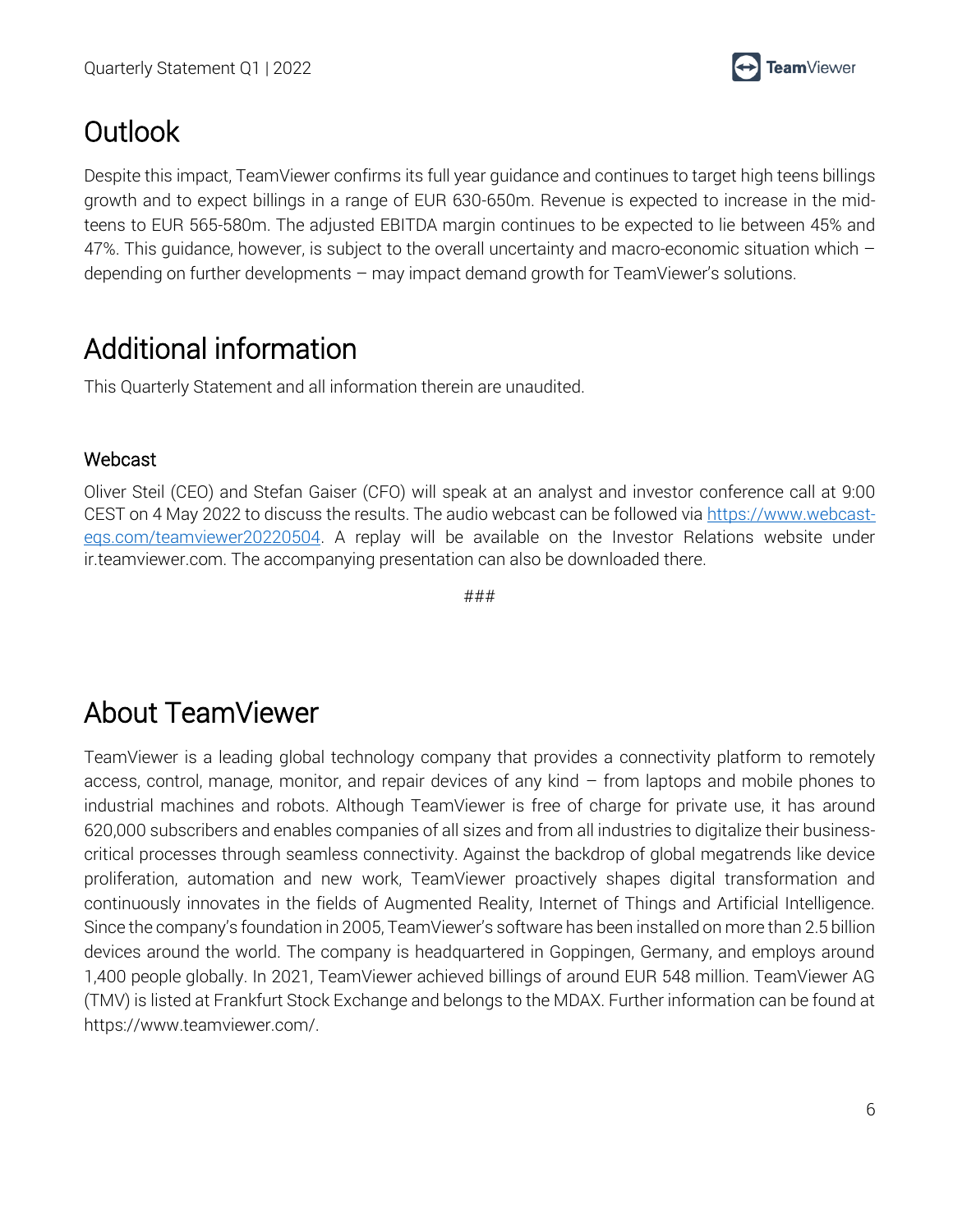### Contact

Press TeamViewer Phone: +49 (0)7161 97200 10 E-Mail: press@teamviewer.com Investor Relations TeamViewer Phone: +49 (0) 7161 60692 3713 E-Mail: ir@teamviewer.com

### Financial Calendar

| Annual General Meeting                 | 17 May 2022     |
|----------------------------------------|-----------------|
| Q2 2022 Results/ Half-Year Report 2022 | 3 August 2022   |
| Q3 2022 Results                        | 3 November 2022 |

## IMPORTANT NOTICE

Certain statements in this communication may constitute forward looking statements. These statements are based on assumptions that are believed to be reasonable at the time they are made, and are subject to significant risks and uncertainties, including, but not limited to, those risks and uncertainties described in TeamViewer's disclosures. You should not rely on these forward-looking statements as predictions of future events and we undertake no obligation to update or revise these statements. Our actual results may differ materially and adversely from any forward-looking statements discussed in these statements due to several factors, including without limitation, risks from macroeconomic developments, external fraud, lack of innovation capabilities, inadequate data security and changes in competition levels. The Company undertakes no obligation, and does not expect to publicly update, or publicly revise, any forward-looking statement, whether as a result of new information, future events or otherwise.

All stated figures are unaudited.

#### Alternative performance measures (APMs)

This document contains certain alternative performance measures (collectively, "APMs") including billings and Adjusted EBITDA that are not required by, or presented in accordance with, IFRS, German GAAP or any other generally accepted accounting principles. TeamViewer presents APMs because they are used by management in monitoring, evaluating and managing its business and management believes these measures provide an enhanced understanding of TeamViewer's underlying results and related trends. The

TeamViewer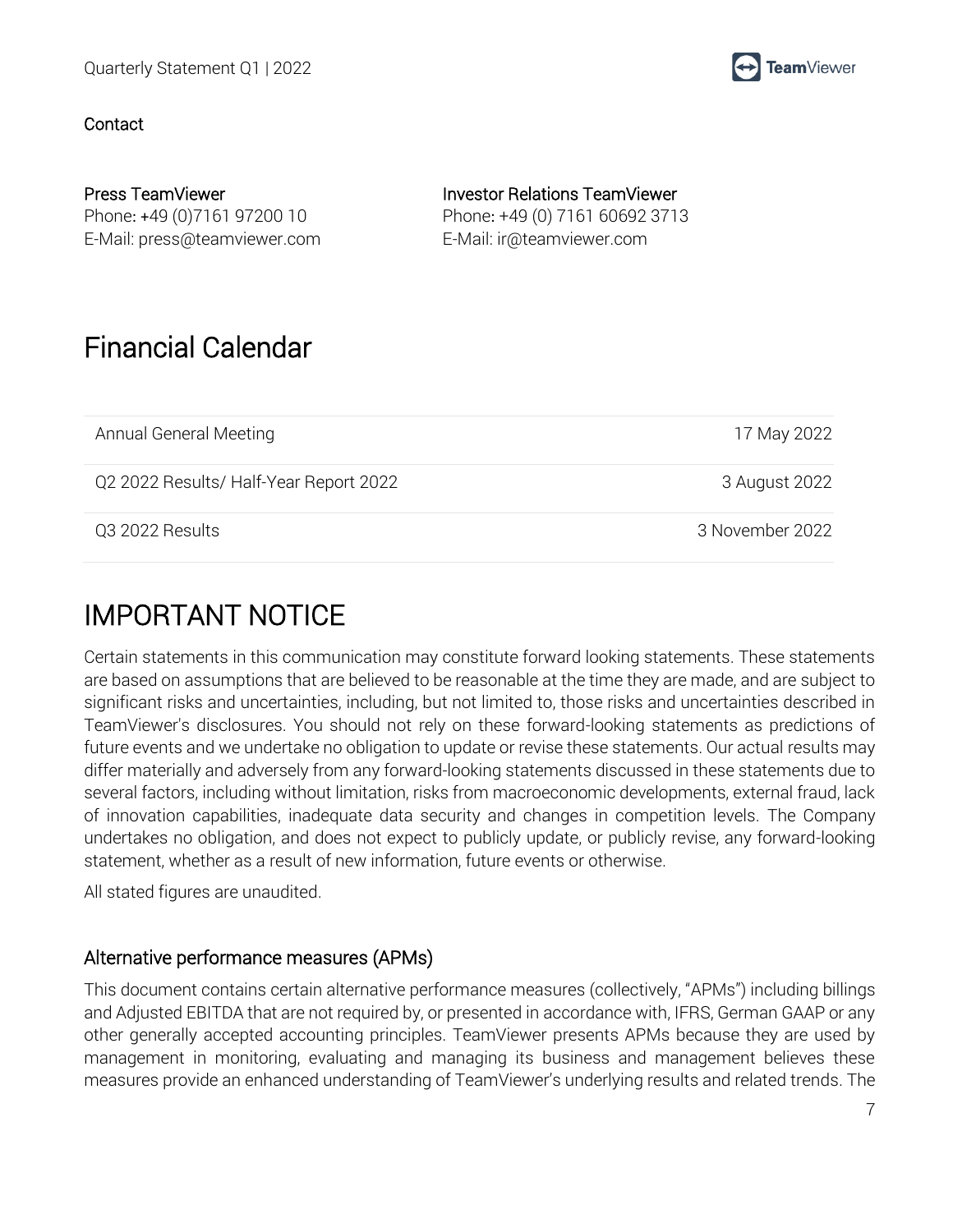

definitions of the APMs may not be comparable to other similarly titled measures of other companies and have limitations as analytical tools and should, therefore, not be considered in isolation or as a substitute for analysis of TeamViewer's operating results as reported under IFRS or German GAAP. APMs such as billings and Adjusted EBITDA are not measurements of TeamViewer's performance or liquidity under IFRS or German GAAP and should not be considered as alternatives to results for the period or any other performance measures derived in accordance with IFRS, German GAAP or any other generally accepted accounting principles or as alternatives to cash flow from operating, investing or financing activities.

TeamViewer has defined each of the following APMs as follows:

"Billings" represent the (net) value of invoiced goods and services charged to customers within a period and constitute a contract as defined by IFRS 15.

"Adjusted EBITDA" is defined as operating income (EBIT) as per IFRS plus depreciation and amortisation of tangible and intangible fixed assets (EBITDA), adjusted for change in deferred revenue recognised in profit or loss during the period under consideration and for certain transactions that have been defined by the Management Board in agreement with the Supervisory Board (income and expenses). Business events to be adjusted relate to share-based compensation models and other material special items of the business which are presented separately to show the underlying operating performance of the business.

"Adjusted EBITDA margin" means Adjusted EBITDA as a percentage of billings.

### Operational metrics and other financial measures for information purposes

This document also includes further certain operational metrics, such as Net Retention Rate, and additional financial measures that are not required by, or presented in accordance with IFRS, German GAAP or any other generally accepted accounting principles (collectively, "other financial measures"). TeamViewer presents these operational metrics and other financial measures for information purposes and because they are used by the management for monitoring, evaluating and managing its business. The definitions of these operational metrics and other financial metrics may not be comparable to other similarly titled measures of other companies and have limitations as analytical tools and should, therefore, not be considered in isolation or as a substitute for analysis of TeamViewer's operating results, performance or liquidity as reported under IFRS or German GAAP.

TeamViewer has defined these operational metrics and other financial measures for information purposes as follows:

"Levered free cash flow" (FCFE) means net cash from operating activities less capital expenditure for property, plant and equipment and intangible assets (excl. M&A), payments for the capital element of lease liabilities and interest paid for borrowings and lease liabilities.

"Net leverage ratio" means the ratio of net financial liabilities (sum of interest-bearing loans and borrowings, current and non-current, less cash and cash equivalents) to Adjusted EBITDA (LTM).

"Net retention rate" or "NRR" is calculated as recurring billings (subscription renewals, up-selling and crossselling activities) over the last twelve months attributable to retained subscribers (subscribers who were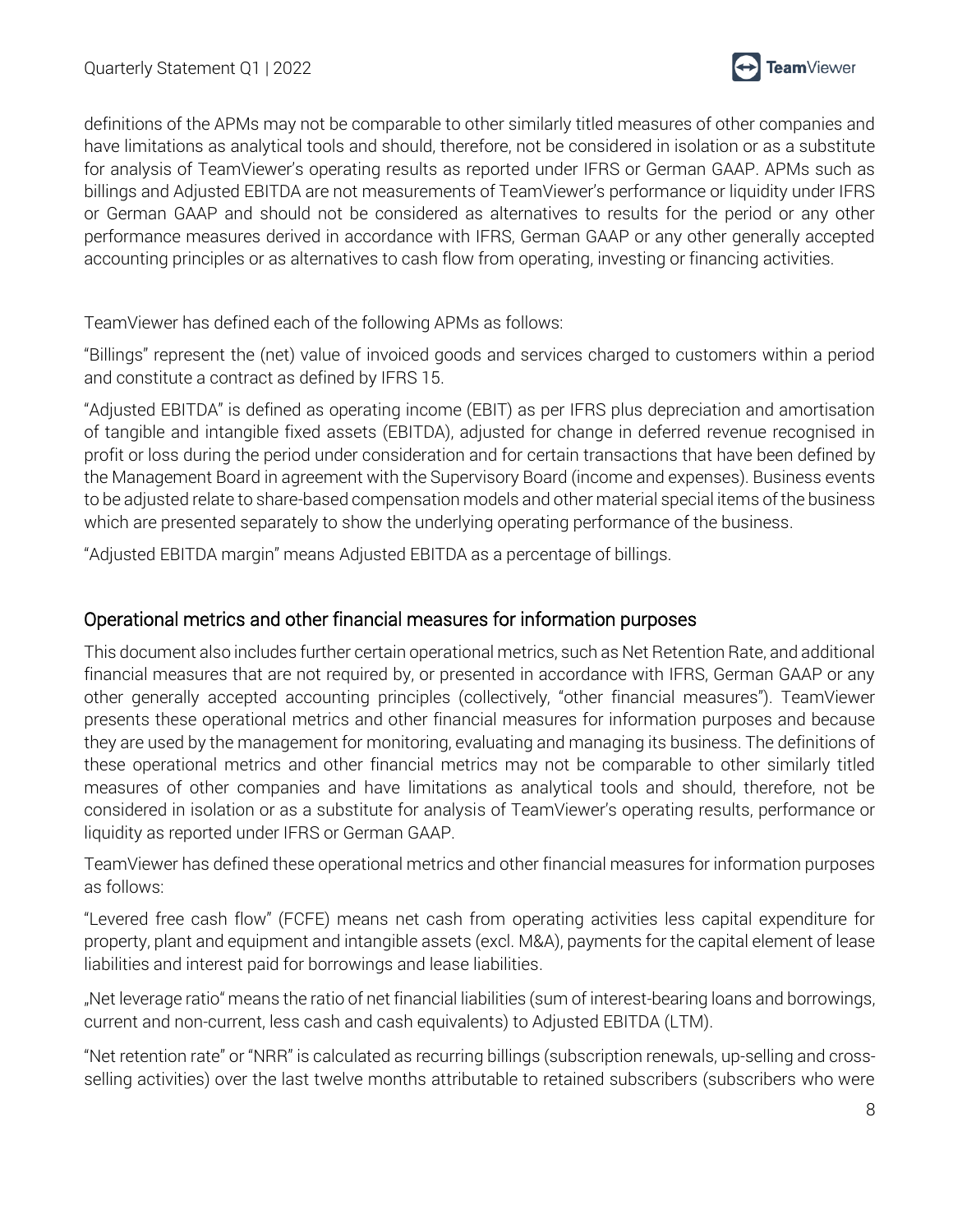

subscribers in the previous twelve-month period) divided by the total recurring billings from the previous twelve-month period.

"Retained Billings" means recurring billings (renewals, up- and cross sell) attributable to retained subscribers who were subscribers in the previous twelve-month period.

"New Billings" means recurring billings attributable to new subscribers.

"Non-recurring Billings" means all billings that do not recur such as professional services and hardware reselling.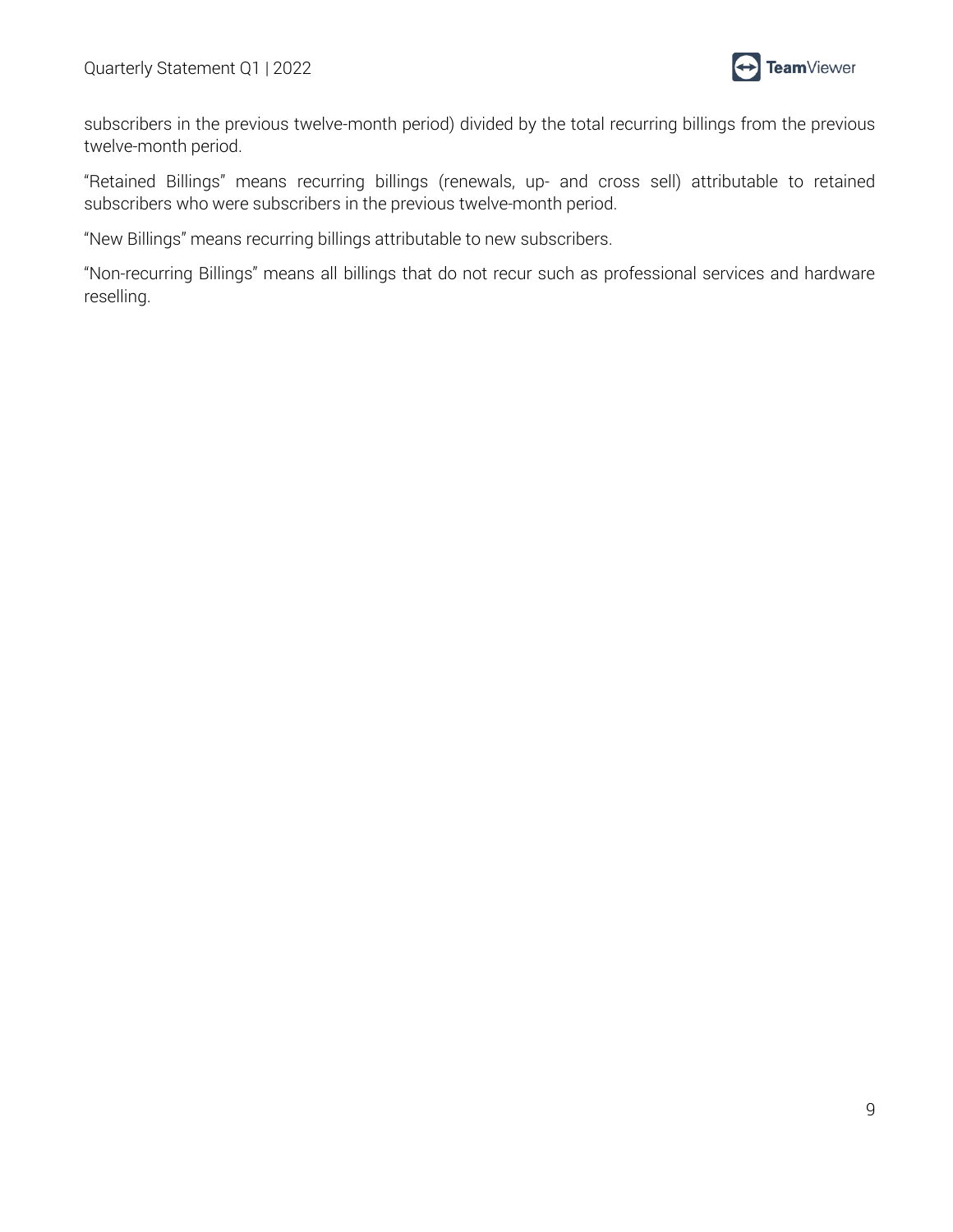### Consolidated Profit & Loss Statement (unaudited)

| € thousand                                      | Q1 2022     | Q1 2021     |
|-------------------------------------------------|-------------|-------------|
| Revenue                                         | 134,494     | 118,330     |
| Cost of sales                                   | (18, 199)   | (18, 380)   |
| Gross profit                                    | 116,295     | 99,950      |
| Research and development                        | (16, 793)   | (13, 814)   |
| Marketing                                       | (31,838)    | (12,994)    |
| Sales                                           | (22,864)    | (24, 625)   |
| General and administrative                      | (12, 734)   | (13,676)    |
| Bad debt expenses                               | (4,430)     | (4,495)     |
| Other income                                    | 565         | 1,494       |
| Other expenses                                  | (118)       | (3,078)     |
| <b>Operating Profit</b>                         | 28,083      | 28,761      |
| Finance income                                  | 70          | 403         |
| Finance costs                                   | (4,808)     | (5,248)     |
| Foreign exchange income                         | 6,754       | 4,738       |
| Foreign exchange costs                          | (7,683)     | (18, 718)   |
| Profit before tax                               | 22,416      | 9,936       |
| Income taxes                                    | (7, 724)    | (6,690)     |
| Profit after tax                                | 14,692      | 3,246       |
|                                                 |             |             |
| Basic number of shares issued and outstanding   | 196,193,045 | 200,000,000 |
| Earnings per share (in $\epsilon$ per share)    | 0.07        | 0.02        |
| Diluted number of shares issued and outstanding | 196,193,045 | 200,380,918 |
| Diluted earnings per share (in € per share)     | 0.07        | 0.02        |

**D** TeamViewer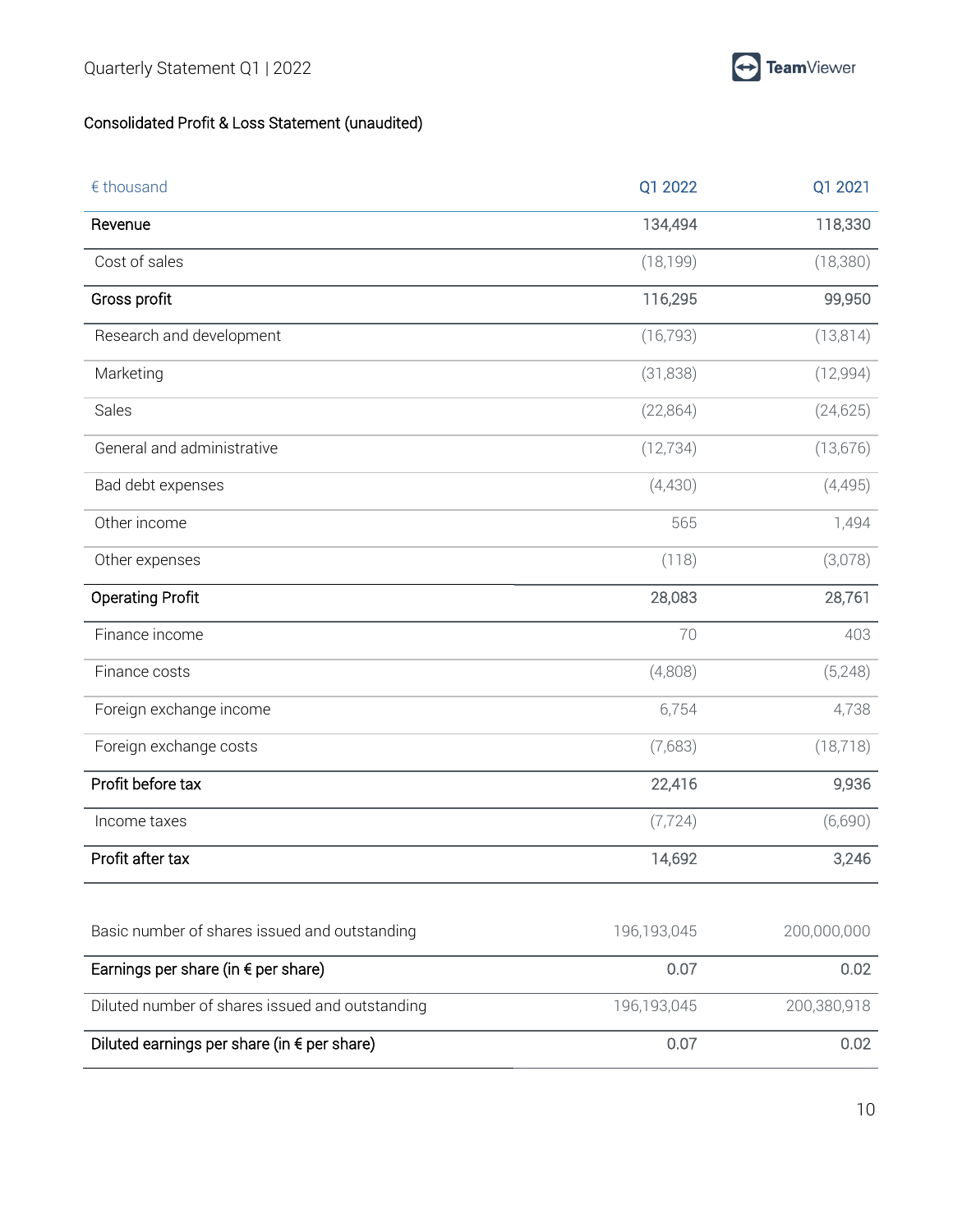

### Consolidated Balance Sheet (unaudited)

| $\epsilon$ thousand           | 31 Mar 2022 | 31 Dec 2021 |
|-------------------------------|-------------|-------------|
| Non-current assets            |             |             |
| Goodwill                      | 667,362     | 667,224     |
| Intangible assets             | 238,722     | 248,159     |
| Property, plant and equipment | 44,221      | 45,484      |
| Financial assets              | 4,801       | 4,848       |
| Other assets                  | 6,924       | 3,824       |
| Deferred tax assets           | 692         | 496         |
| Total non-current assets      | 962,724     | 970,035     |
| Current assets                |             |             |
| Trade receivables             | 10,638      | 11,560      |
| Other assets                  | 28,756      | 13,029      |
| Tax assets                    | 4,962       | 1,513       |
| Financial assets              | 675         | $\bigcirc$  |
| Cash and cash equivalents     | 424,265     | 550,533     |
| <b>Total current assets</b>   | 469,295     | 576,635     |
| <b>Total assets</b>           | 1,432,019   | 1,546,670   |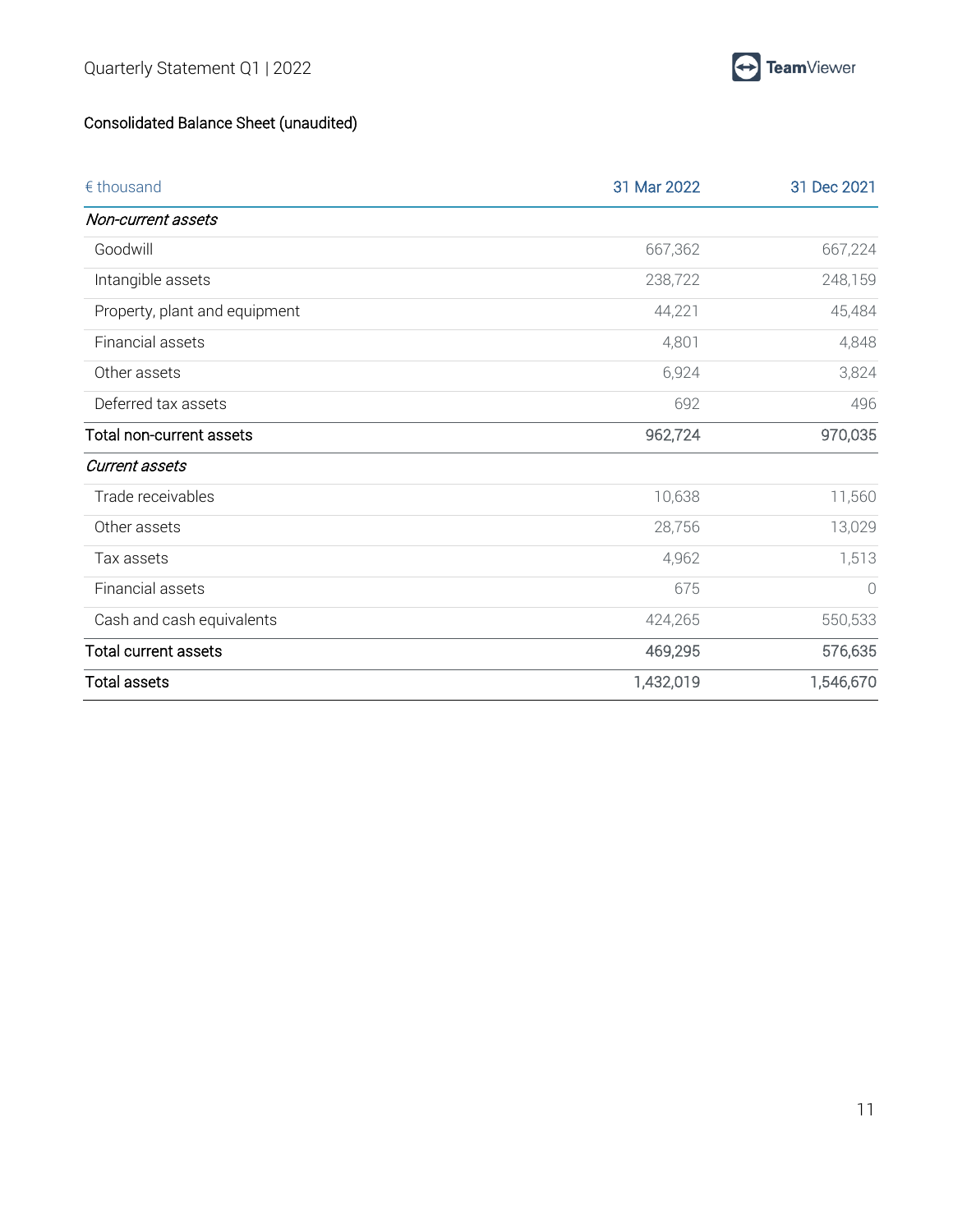

| € thousand                                                 | 31 Mar 2022 | 31 Dec 2021 |
|------------------------------------------------------------|-------------|-------------|
| Equity                                                     |             |             |
| Issued capital                                             | 201,071     | 201,071     |
| Capital reserve                                            | 399,744     | 394,487     |
| (Accumulated losses)/retained earnings                     | (262, 111)  | (276, 803)  |
| Hedge reserve                                              | 637         | 12          |
| Foreign currency translation reserve                       | 1,807       | 1,320       |
| Treasury Share reserve                                     | (148, 857)  | 0           |
| Total equity attributable to shareholders of TeamViewer AG | 192,291     | 320,087     |
| Non-current liabilities                                    |             |             |
| Provisions                                                 | 368         | 366         |
| <b>Financial liabilities</b>                               | 847,426     | 842,495     |
| Deferred revenue                                           | 7,387       | 6,095       |
| Deferred and other liabilities                             | 1,698       | 2,032       |
| Other financial liabilities                                | 8,801       | 8,769       |
| Deferred tax liabilities                                   | 30,349      | 29,764      |
| <b>Total non-current liabilities</b>                       | 896,030     | 889,522     |
| <b>Current liabilities</b>                                 |             |             |
| Provisions                                                 | 2,004       | 1,893       |
| <b>Financial liabilities</b>                               | 34,604      | 34,973      |
| Trade payables                                             | 8,125       | 7,272       |
| Deferred revenue                                           | 258,881     | 244,480     |
| Deferred and other liabilities                             | 35,401      | 41,784      |
| Other financial liabilities                                | 3,516       | 5,911       |
| <b>Tax liabilities</b>                                     | 1,166       | 749         |
| <b>Total current liabilities</b>                           | 343,698     | 337,061     |
| <b>Total liabilities</b>                                   | 1,239,728   | 1,226,583   |
| Total equity and liabilities                               | 1,432,019   | 1,546,670   |

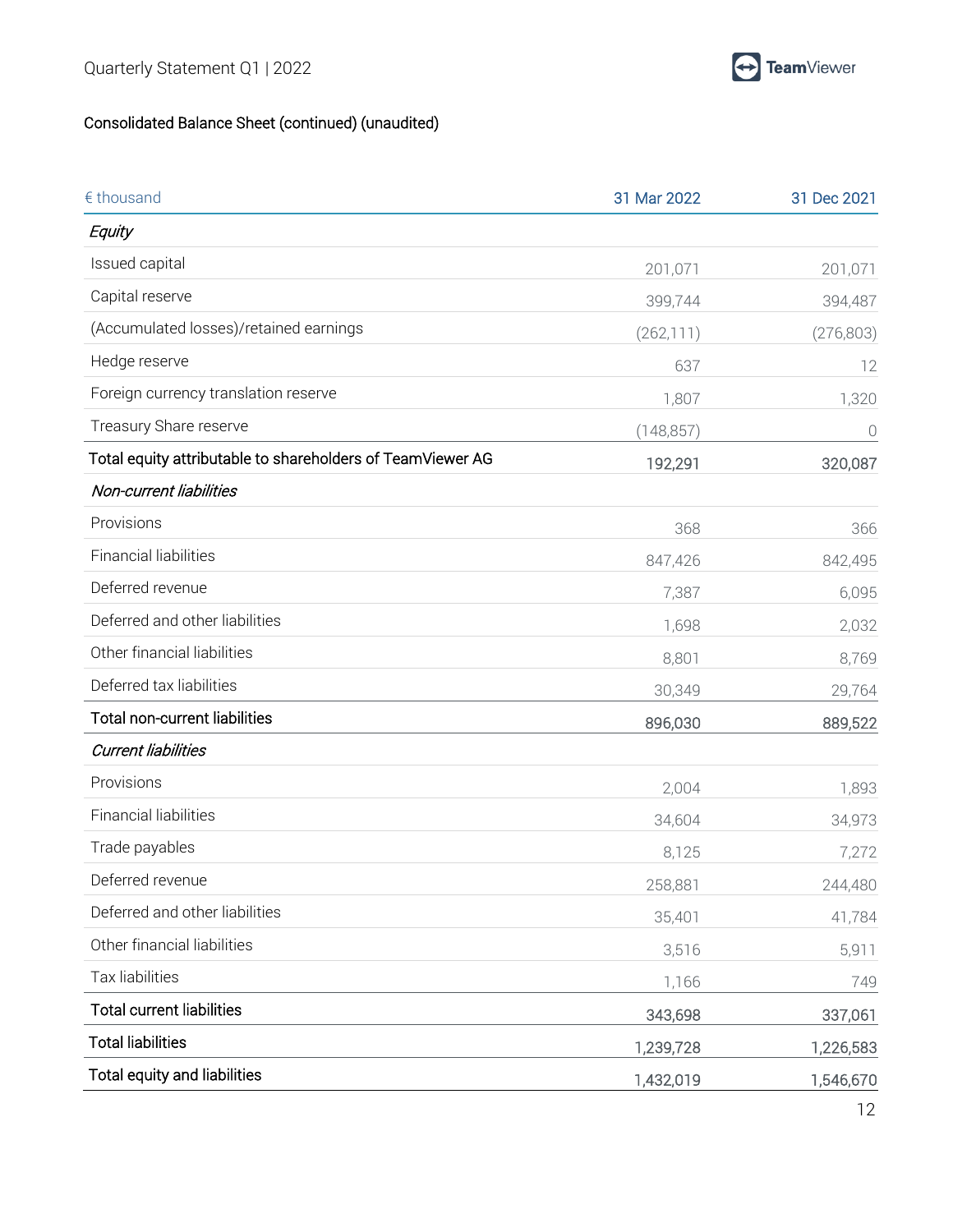

### Consolidated Cash Flow Statement (unaudited)

| $\epsilon$ thousand                                                | Q1 2022        | Q1 2021    |
|--------------------------------------------------------------------|----------------|------------|
|                                                                    |                |            |
| Profit before tax                                                  | 22,416         | 9,936      |
| Depreciation, amortisation and impairment of non-current<br>assets | 13,131         | 11,937     |
| Increase/(decrease) in provisions                                  | 113            | 1,217      |
| Non-operational foreign exchange (gains)/losses                    | 2,355          | 15,306     |
| Expenses for equity settled share-based compensation               | 5,257          | 14,115     |
| Net financial costs                                                | 4,738          | 4,845      |
| Change in deferred revenue                                         | 15,693         | 13,062     |
| Changes in other net working capital and other                     | (24, 144)      | (23, 851)  |
| Income taxes paid                                                  | (10, 374)      | (12, 586)  |
| Cash flows from operating activities                               | 29,184         | 33,981     |
| Payments for tangible and intangible assets                        | (1, 317)       | (3,859)    |
| Payments for financial assets                                      | $\overline{0}$ | $\bigcirc$ |
| Payments for acquisitions                                          | (1, 977)       | (19,097)   |
| Cash flows from investing activities                               | (3, 293)       | (22,956)   |